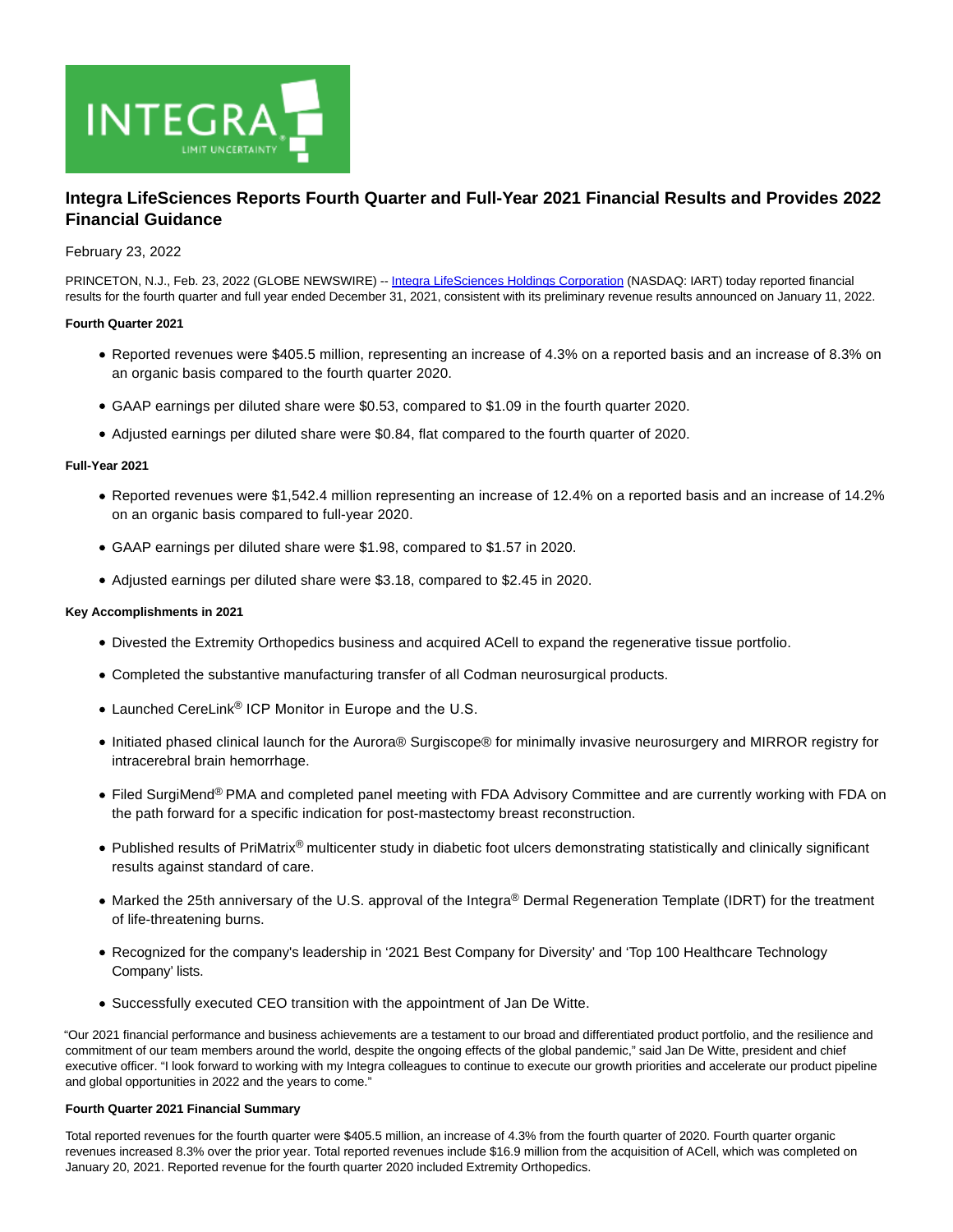The Company reported GAAP net income of \$45.4 million, or \$0.53 per diluted share, in the fourth quarter of 2021, compared to GAAP net income of \$92.7 million, or \$1.09 per diluted share, in the prior year. The decrease in GAAP net income was driven primarily by a one-time net tax benefit in the fourth quarter of 2020, attributable to an intra-entity transfer of certain intellectual property resulting in the recognition of a \$59.2 million deferred tax benefit.

Adjusted EBITDA for the fourth quarter of 2021 was \$105.4 million, compared to \$102.7 million in the fourth quarter of the prior year. As a percentage of revenue, adjusted EBITDA was 26.0%, a decrease of 40 basis points from the prior year period.

Adjusted net income for the fourth quarter of 2021 was \$72.2 million, or \$0.84 per diluted share, compared to adjusted net income of \$71.3 million, or \$0.84 per diluted share, in the fourth quarter of 2020. The contribution of higher revenues in 2021 was offset by the gradual return of spending, which was below normal levels in the prior year in response to the global pandemic.

Cash flows from operations totaled \$69.3 million in the fourth quarter and capital expenditures were \$27.4 million.

Fourth Quarter 2021 Segment Performance

- Codman Specialty Surgical (67% of Revenues)
	- Total revenues were \$270.7 million, representing reported growth of 6.4% and organic growth of 9.0% compared to the fourth quarter of 2020. Sales in Instruments benefited from a strong recovery in order demand, while the strength in Neurosurgery was broad-based and included sales from our new CereLink ICP monitoring and continued recovery in sales of capital equipment.
- Tissue Technologies (33% of Revenue)
	- Total revenues were \$134.9 million, representing growth of 0.4% on a reported basis and organic growth of 6.7% compared to the fourth quarter of 2020. Organic growth in this segment was led by sales in Private Label and sales in Wound Reconstruction and Care, with strength in Integra Dermal Matrices and SurgiMend.

### **Full-Year 2021 Financial Summary**

Total reported revenues for the full-year 2021 were \$1,542.4 million, an increase of 12.4%, from the prior year. Organic sales for the full-year 2021 increased 14.2% compared to 2020. Total reported revenues include \$65.4 million from the acquisition of ACell. Reported revenue for the full-year 2020 included Extremity Orthopedics.

The Company reported GAAP net income of \$169.1 million, or \$1.98 per diluted share, for the full-year 2021, compared to GAAP net income of \$133.9 million, or \$1.57 per diluted share in 2020. The increase in GAAP net income was primarily driven by increased revenues from procedure recovery from the COVID-19 impact in 2020 and the gain on sale of \$41.8 million from the Extremity Orthopedics business, partially offset by a one-time net tax benefit in the fourth quarter of 2020.

Adjusted EBITDA for the full-year 2021 was \$400.7 million, an increase of \$66.2 million over the prior year. Full year EBITDA margins were 26.0% an increase of 160 basis points from the prior year.

Adjusted net income for the full-year 2021 was \$271.7 million, or \$3.18 per diluted share, compared to \$208.7 million, or \$2.45 per diluted share in 2020. The increase was primarily attributable to increased sales in 2021 after the COVID-19 impact of 2020.

#### **2021 Balance Sheet, Cash Flow and Capital Allocation**

The Company generated record cash flow from operations of \$312.4 million for the full-year 2021. Full-year capital expenditures were \$48.0 million. Net debt at the end of the year was \$1.05 billion, and the consolidated total leverage ratio was 2.3x. As of year-end, the Company had total liquidity of approximately \$1.78 billion, including approximately \$513 million in cash and the remainder available under its revolving credit facility.

#### **2022 Revenue and Adjusted Earnings Per Share Guidance**

The Company's guidance for 2022 revenue and adjusted earnings per share reflects the continuing uncertainty around the scope and duration of the pandemic, and its related impacts on our business in the first half of the year. For the first quarter 2022, the Company expects reported revenues in the range of \$357 million to \$365 million, representing reported growth of approximately -1% to 1.5% and organic growth of approximately 0% to 2.5%. Adjusted earnings per diluted share are expected to be in a range of \$0.67 to \$0.71.

For the full-year 2022, the Company expects revenues to be in a range of \$1,580 million to \$1,600 million, representing reported growth of approximately 2.5% to 3.5% and organic growth of approximately 3.5% to 5%. Adjusted earnings per diluted share are expected to be in a range of \$3.27 to \$3.35.

Organic sales growth excludes acquisitions and divestitures as well as the effects of foreign currency and the year-over-year change in revenue from discontinued products. Organic growth includes ACell as of January 20, 2022.

The Company is providing forward-looking guidance regarding adjusted earnings per diluted share but is not providing a reconciliation to GAAP earnings per share, because certain GAAP expense items are highly variable, and management is unable to predict them with reasonable certainty and without unreasonable effort. Specifically, the financial impact and timing of divestitures, acquisitions, integrations, structural optimization and efforts to comply with the EU Medical Device Regulation are uncertain, depend on various dynamic factors and are not reasonably ascertainable at this time. These expense items could have a material impact on GAAP results. Adjusted earnings per diluted share also excludes the impact of intangible asset amortization associated with prior business acquisitions, which we expect to be approximately \$0.77 per diluted share for the full-year 2022.

#### **2022 Share Repurchase**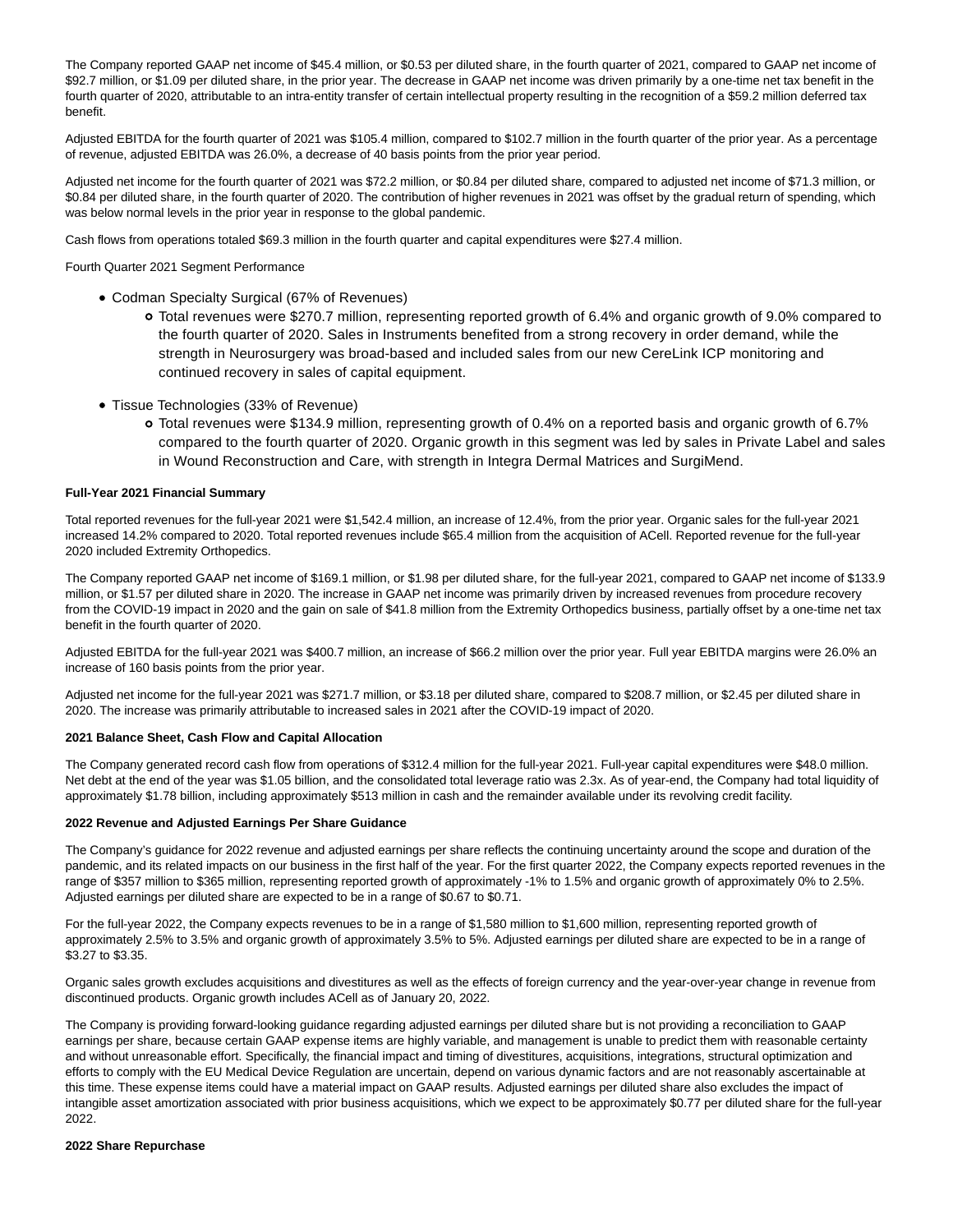On January 12, 2022, the Company entered into an accelerated share repurchase agreement with Citibank, N.A. to repurchase \$125 million in the aggregate of the Company's outstanding shares of common stock, par value \$0.01 per share. The repurchase transactions are expected to be completed in the first half of 2022. The impact of the share repurchase is reflected in the 2022 adjusted earnings per diluted share guidance range provided.

### **Conference Call and Presentation Available Online**

Integra has scheduled a conference call for 8:30 a.m. ET on Wednesday, February 23, 2022, to discuss fourth quarter and full-year 2021 financial results, and forward-looking financial guidance. The conference call will be hosted by Integra's senior management team and will be open to all listeners. Additional forward-looking information may be discussed in a question-and-answer session following the call. Integra's management team will reference a presentation during the conference call, which can be found on the Investor section of the website a[t investor.integralife.com.](https://www.globenewswire.com/Tracker?data=xZFYYix0E_xATyfKwX3MH9ql2Xah4aJKN_GkgLPnYmEaaGV8MsFS8xP1NRPeP914T_79AbP-2soW7g124l4Ntoj1NBoshVsrQb8zC0zW6I0=)

Access to the live call is available by dialing (888) 394-8218 and using the passcode 701830. A simultaneous webcast of the call will be available via the Company's website at [www.integralife.com.](https://www.globenewswire.com/Tracker?data=BWqaXAzaRtrLdkXgy2g0S5DuDFf-gLkOxNl4ucEQ9sVhjeGaPf3Qp1XsjqbRkKCjhNKIGMYcwBMEqtbYIlJG9gjNYnTeIoyfB8WB5q2U3J4=) A webcast replay of the call can be accessed through th[e Investor Relations h](https://www.globenewswire.com/Tracker?data=5uEvu3V_6q1pZl6qkmOFQmPkshNdEPyGPvKZMMcFvHhkXSGJ6OzdCc7xLsGjham8TFb_mwehiPnmUNCHgNDz42nlChgCkFouD4wFtIDS4zs=)omepage of Integra's website at [www.integralife.com.](https://www.globenewswire.com/Tracker?data=BWqaXAzaRtrLdkXgy2g0SwqIJzo2geZ5YLibY1RQDyqTs_oZqKLXw4qkdnzCpMmn7QnQpj79XUQZU_lDPKRFWoR0cemPPgB_T9-tkg8uNCo=) A replay of the call will be available until March 5, 2022 by dialing (888) 203-1112 and using the passcode 701830.

### **About Integra**

Integra LifeSciences is a global leader in regenerative tissue technologies and neurosurgical solutions dedicated to limiting uncertainty for clinicians so they can focus on providing the best patient care. Integra offers a comprehensive portfolio of high quality, leadership brands that include AmnioExcel®, Aurora<sup>®</sup>, Bactiseal<sup>®,</sup> BioD<sup>®</sup>, CerebroFlo<sup>®</sup>, CereLink<sup>®</sup> Certas<sup>®</sup> Plus, Codman<sup>®</sup>, CUSA<sup>®</sup>, Cytal<sup>®</sup>, DuraGen<sup>®</sup>, DuraSeal<sup>®</sup>, Gentrix<sup>®</sup>, ICP Express<sup>®</sup>, Integra®, Licox® , MAYFIELD®, MediHoney®, MicroFrance®, MicroMatrix®, NeuraGen® , NeuraWrap® , PriMatrix®, SurgiMend®, TCC-EZ® and VersaTru<sup>®</sup>. For the latest news and information about Integra and its products, please visit www.integralife.com.

#### **Forward-Looking Statements**

This news release contains forward-looking statements within the meaning of the Private Securities Litigation Reform Act of 1995 that involve risks and uncertainties and reflect the Company's judgment as of the date of this release. All statements, other than statements of historical fact, are statements that could be deemed forward-looking statements. Some of these forward-looking statements may contain words like "will," "believe," "may," "could," "would," "might," "possible," "should," "expect," "intend," "forecast," "guidance," "plan," "anticipate," "target," or "continue," the negative of these words, other terms of similar meaning or they may use future dates. Forward-looking statements contained in this news release include, but are not limited to, statements concerning future financial performance, including projections for revenues, expected revenue growth (both reported and organic), GAAP and adjusted net income, GAAP and adjusted earnings per diluted share, non-GAAP adjustments such as divestiture, acquisition and integration-related charges, intangible asset amortization, structural optimization charges, EU Medical Device Regulation-related charges, convertible debt non-cash interest, and income tax expense (benefit) related to non-GAAP adjustments and other items, expectations and plans with respect to strategic initiatives and product development and the executive management transition. It is important to note that the Company's goals and expectations are not predictions of actual performance. Such forward-looking statements involve risks and uncertainties that could cause actual results to differ materially from predicted or expected results. Such risks and uncertainties include, but are not limited, to the following: the magnitude and duration of the COVID-19 pandemic and its effects on our employees, customers, patients, suppliers and distributors, including the economic impacts of the various recommendations, orders and protocols issued by governmental agencies and other regulatory bodies; the Company's ability to execute its operating plan effectively; the Company's ability to successfully integrate acquired businesses; the Company's ability to achieve sales growth in a timely fashion and execute on its channel reorganization in its Tissue Technologies segment; the Company's ability to manufacture and ship sufficient quantities of its products to meet its customers' demands; the ability of third-party suppliers to supply us with raw materials and finished products; global macroeconomic and political conditions; the Company's ability to manage its direct sales channels effectively; the sales performance of third-party distributors on whom the Company relies to generate revenue for certain products and geographic regions; the Company's ability to access and maintain relationships with customers of acquired entities and businesses; physicians' willingness to adopt and third-party payors' willingness to provide or maintain reimbursement for the Company's recently launched, planned and existing products; initiatives launched by the Company's competitors; downward pricing pressures from customers; the Company's ability to secure regulatory approval for products in development; the Company's ability to remediate quality systems violations; fluctuations in hospitals' spending for capital equipment; the Company's ability to comply with and obtain approvals for products of human origin and comply with regulations regarding products containing materials derived from animal sources; difficulties in controlling expenses, including costs to procure and manufacture our products; the impact of changes in management or staff levels; the impact of goodwill and intangible asset impairment charges if future operating results of acquired businesses are significantly less than the results anticipated at the time of the acquisitions, the Company's ability to leverage its existing selling organizations and administrative infrastructure; the Company's ability to increase product sales and gross margins, and control non-product costs; the Company's ability to achieve anticipated growth rates, margins and scale and execute its strategy generally; the amount and timing of divestiture, acquisition and integration-related costs; the geographic distribution of where the Company generates its taxable income; new U.S. and foreign government laws and regulations, and changes in existing laws, regulations and enforcement guidance, which affect areas of our operations including, but not limited to, those affecting the health care industry, including the EU Medical Devices Regulation; fluctuations in foreign currency exchange rates; the amount of our bank borrowings outstanding and other factors influencing liquidity; and the economic, competitive, governmental, technological, and other risk factors and uncertainties identified under the heading "Risk Factors" included in Item 1A of Integra's Annual Report on Form 10-K for the year ended December 31, 2021 to be filed with the Securities and Exchange Commission.

These forward-looking statements are made only as of the date hereof, and the Company undertakes no obligation to update or revise the forwardlooking statements, whether as a result of new information, future events, or otherwise.

#### **Discussion of Adjusted Financial Measures**

In addition to our GAAP results, we provide certain non-GAAP measures, including organic revenues, adjusted earnings before interest, taxes, depreciation and amortization ("EBITDA"), adjusted net income, adjusted earnings per diluted share, free cash flow and adjusted free cash flow conversion. Organic revenues consist of total revenues excluding the effects of currency exchange rates, revenues from current-period acquisitions and product divestitures and discontinuances. Adjusted EBITDA consists of GAAP net income excluding: (i) depreciation and amortization; (ii) other income (expense); (iii) interest income and expense; (iv) income tax expense (benefit); and (v) those operating expenses also excluded from adjusted net income. The measure of adjusted net income consists of GAAP net income, excluding: (i) structural optimization charges; (ii) divestiture, acquisition and integration-related charges; (iii) discontinued product lines charges; (iv) EU Medical Device Regulation-related charges; (v) COVID-19 related charges; (vi) convertible debt non-cash interest; (vii) intangible asset amortization expense; and (viii) income tax impact from adjustments. The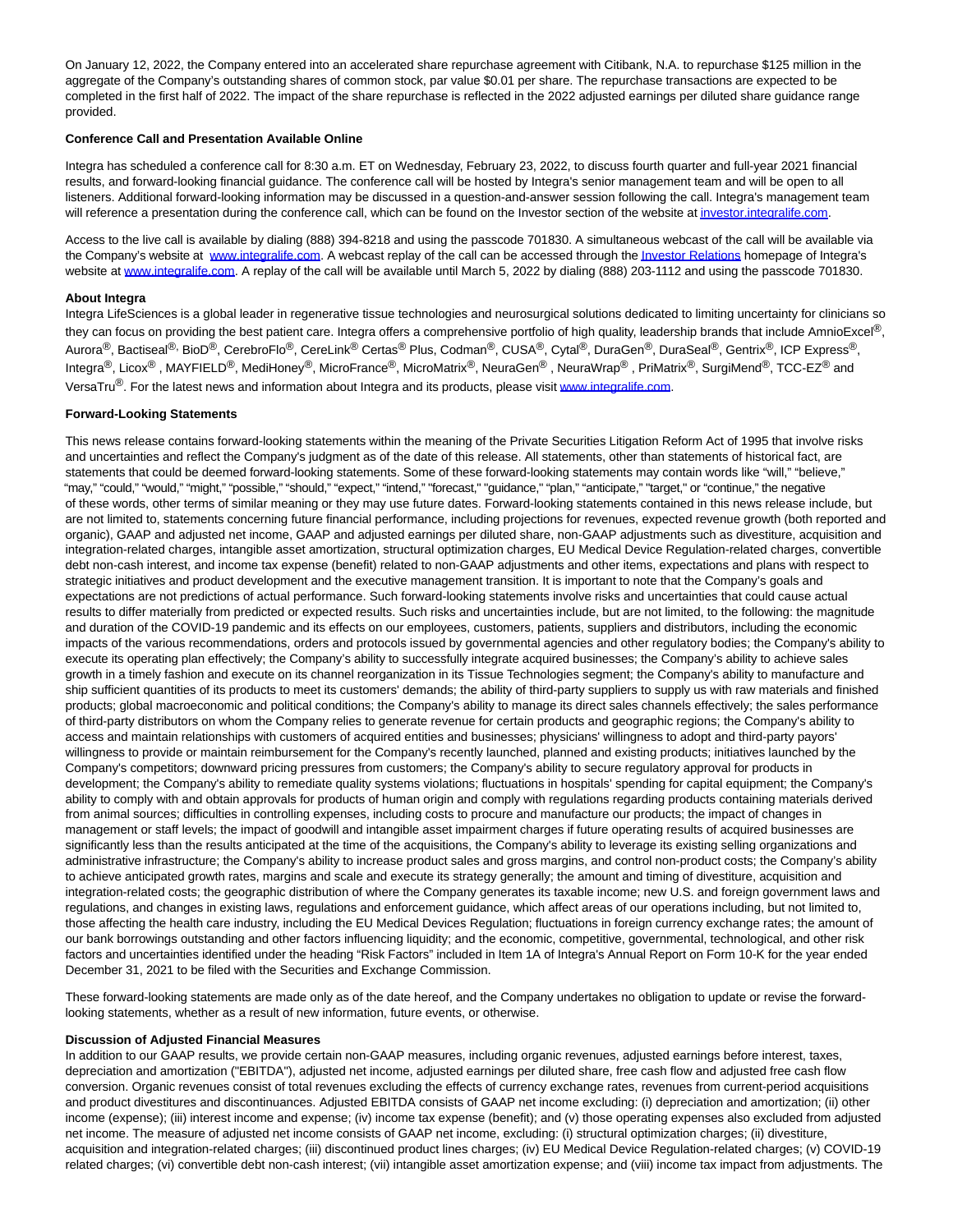adjusted earnings per diluted share measure is calculated by dividing adjusted net income attributable to diluted shares by diluted weighted average shares outstanding. The measure of free cash flow consists of GAAP net cash provided by operating activities less purchases of property and equipment.

Reconciliations of GAAP revenues to organic revenues and GAAP adjusted net income to adjusted EBITDA, and adjusted net income, and GAAP earnings per diluted share to adjusted earnings per diluted share all for the quarters ended December 31, 2021 and 2020, and the free cash flow and adjusted free cash flow conversion for the quarters ended December 31, 2021 and 2020, appear in the financial tables in this release.

The Company believes that the presentation of organic revenues and the other non-GAAP measures provide important supplemental information to management and investors regarding financial and business trends relating to the Company's financial condition and results of operations. For further information regarding why Integra believes that these non-GAAP financial measures provide useful information to investors, the specific manner in which management uses these measures, and some of the limitations associated with the use of these measures, please refer to the Company's Current Report on Form 8-K regarding this earnings press release filed today with the Securities and Exchange Commission. This Current Report on Form 8-K is available on the SEC's website a[t www.sec.gov o](https://www.globenewswire.com/Tracker?data=yXRFl0hfvzohEBafzSnq1HWoJynXq2yT0GYH6zmo-7CkDPFt5M7yfYkEa-PHFbnPrva4J-1EBCc5YIE9HQxTQA==)r on our website at www.integralife.com.

#### **Investor Relations Contact:**

Chris Ward (609) 772-7736 chris.ward@integralife.com

#### **Media Contact:**

Laurene Isip (609) 208-8121 laurene.isip@integralife.com

### INTEGRA LIFESCIENCES HOLDINGS CORPORATION

#### CONDENSED CONSOLIDATED STATEMENTS OF OPERATIONS

### (UNAUDITED)

#### (In thousands, except per share amounts)

|                                                                                | <b>Three Months Ended</b> |              |    |           |              | <b>Twelve Months Ended</b> |    |           |  |  |
|--------------------------------------------------------------------------------|---------------------------|--------------|----|-----------|--------------|----------------------------|----|-----------|--|--|
|                                                                                |                           | December 31. |    |           | December 31, |                            |    |           |  |  |
|                                                                                |                           | 2021         |    | 2020      |              | 2021                       |    | 2020      |  |  |
| <b>Total revenues</b>                                                          | \$                        | 405,524      | \$ | 388,647   | \$           | 1,542,448                  |    | 1,371,868 |  |  |
| Costs and expenses:                                                            |                           |              |    |           |              |                            |    |           |  |  |
| Cost of goods sold                                                             |                           | 156,250      |    | 147,069   |              | 597,808                    |    | 520,834   |  |  |
| Research and development                                                       |                           | 24,725       |    | 22,179    |              | 93,051                     |    | 77,381    |  |  |
| Selling, general and administrative                                            |                           | 162,250      |    | 162,390   |              | 637,445                    |    | 594,526   |  |  |
| Intangible asset amortization                                                  |                           | 4,076        |    | 4,364     |              | 16,914                     |    | 27,757    |  |  |
| Total costs and expenses                                                       |                           | 347,301      |    | 336,002   |              | 1,345,218                  |    | 1,220,498 |  |  |
| Operating income                                                               |                           | 58,223       |    | 52,645    |              | 197,230                    |    | 151,370   |  |  |
| Interest income                                                                |                           | 1,439        |    | 2,173     |              | 6,737                      |    | 9,297     |  |  |
| Interest expense                                                               |                           | (12, 125)    |    | (17, 351) |              | (50, 395)                  |    | (71, 581) |  |  |
| Gain (loss) from the sale of business                                          |                           | (169)        |    |           | \$           | 41,798                     | \$ |           |  |  |
| Other income, net                                                              |                           | 4,419        |    | 1,449     |              | 19,307                     |    | 4,434     |  |  |
| Income before taxes                                                            |                           | 51,787       |    | 38,916    |              | 214,677                    |    | 93,520    |  |  |
| Income tax expense (benefit)                                                   |                           | 6,403        |    | (53, 828) |              | 45,602                     |    | (40, 372) |  |  |
| Net income                                                                     | \$                        | 45,384       | \$ | 92,744    | SS.          | 169,075                    | \$ | 133,892   |  |  |
| Net income per share:                                                          |                           |              |    |           |              |                            |    |           |  |  |
| Net income per share                                                           |                           | 0.53         |    | 1.09      |              | 1.98                       |    | 1.57      |  |  |
| Weighted average common shares outstanding for diluted net<br>income per share |                           | 85,780       |    | 84,929    |              | 85,485                     |    | 85,228    |  |  |

Segment revenues and growth in total revenues excluding the effects of currency exchange rates, acquisitions and discontinued products are as follows:

(In thousands)

|              | Three Months Ended |         |        |  | <b>Twelve Months Ended</b> |  |         |        |  |  |
|--------------|--------------------|---------|--------|--|----------------------------|--|---------|--------|--|--|
|              | December 31.       |         |        |  | December 31.               |  |         |        |  |  |
|              | 2021               | 2020    | Change |  | 2021                       |  | 2020    | Change |  |  |
| Neurosurgery | 211.895            | 200.291 | 5.8%   |  | 802.959                    |  | 716.339 | 12.1%  |  |  |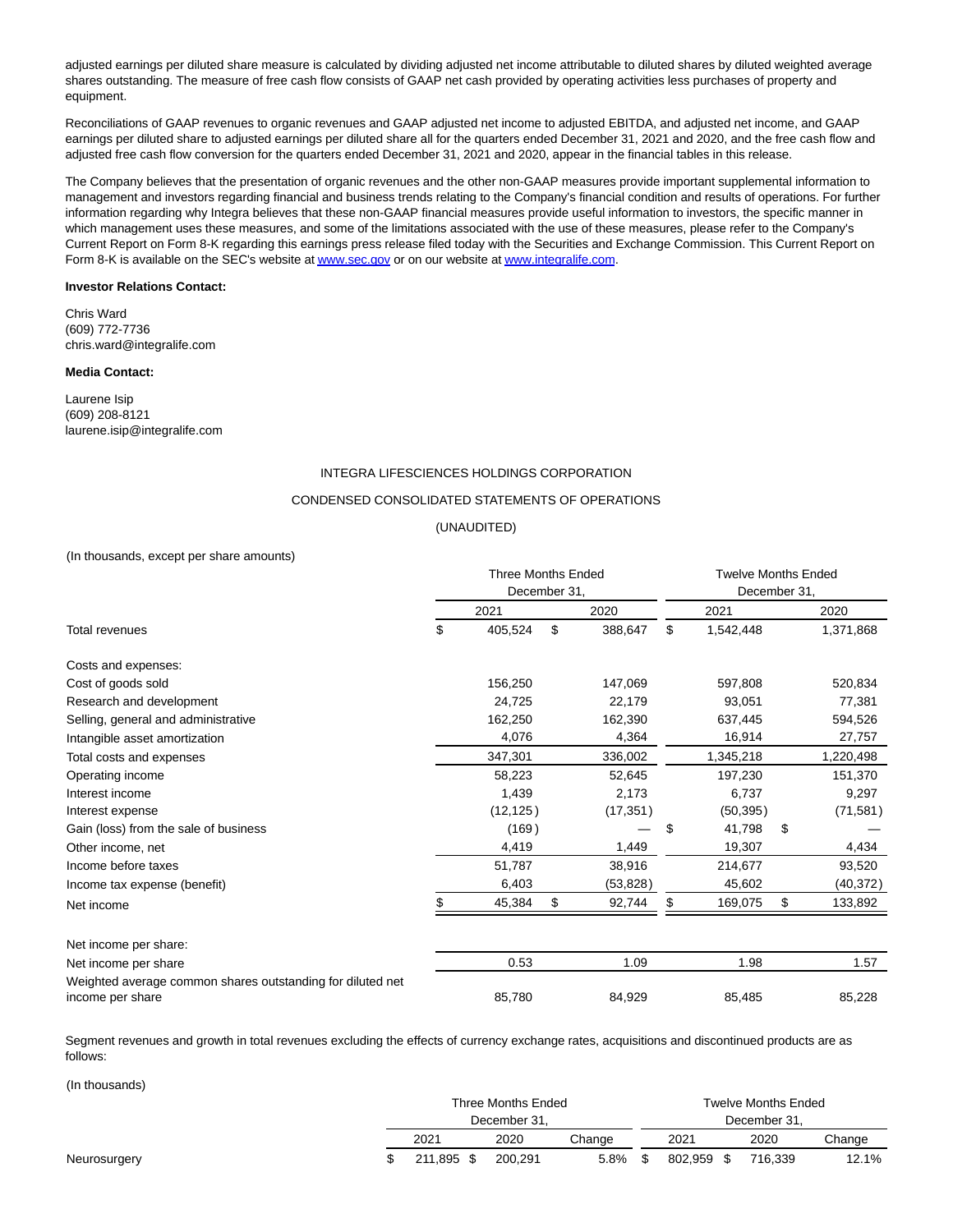| Instruments                                              |    | 58,762        | 53,999  | 8.8%        |     | 222.273      |     | 178,492   | 24.5%       |
|----------------------------------------------------------|----|---------------|---------|-------------|-----|--------------|-----|-----------|-------------|
| <b>Total Codman Specialty Surgical</b>                   | S  | 270,657<br>\$ | 254,290 | 6.4%        | \$  | $025,232$ \$ |     | 894,831   | 14.6%       |
| Wound Reconstruction and Care                            | \$ | 101,405 \$    | 82,365  | 23.1%       | \$. | 392.463      | -\$ | 293,038   | 33.9%       |
| <b>Extremity Orthopedics</b>                             |    |               | 23,760  | $(100.0)\%$ |     |              |     | 78.316    | $(100.0)\%$ |
| Private Label                                            |    | 33,462        | 28,232  | 18.5%       |     | 124,753      |     | 105,683   | 18.0%       |
| <b>Total Tissue Technologies</b>                         |    | 134.867<br>S  | 134,357 | 0.4%        | S   | 517.216      | \$. | 477,037   | 8.4%        |
| <b>Total Reported Revenues</b>                           |    | 405,524 \$    | 388,646 | 4.3%        |     | .542,448     | S.  | 1,371,868 | 12.4%       |
| Impact of changes in currency exchange rates             | \$ | $(3.055)$ \$  | $-$ \$  |             | S   | $9,805$ \$   |     | $-$ \$    |             |
| Less contribution of revenues from acquisitions          |    | 16.855        |         |             |     | 65.438       |     |           |             |
| Less contribution of revenues from divested products     |    | 398           | 24,011  |             |     | 1.043        |     | 78,860    |             |
| Less contribution of revenues from discontinued products |    | 2,135         | 5,251   |             |     | 11,759       |     | 19,733    |             |
| Total organic revenues <sup>(1)</sup>                    |    | 389.191<br>\$ | 359.384 | 8.3%        | S   | ,454,403     | \$. | .273.275  | 14.2%       |

(1) Organic revenues have been adjusted to exclude foreign currency (current period), acquisitions and to account for divested and discontinued products.

Items included in GAAP net income and from continuing operations and locations where each item is recorded are as follows:

(In thousands)

## Three Months Ended December 31, 2021

|                                                    | Total    |         |         |        |           |                |         |
|----------------------------------------------------|----------|---------|---------|--------|-----------|----------------|---------|
| Item                                               | Amount   | COGS(a) | SG&A(b) | R&D(c) | Amort.(d) | $O l$ &E $(e)$ | Tax(f)  |
| Acquisition, divestiture and integration-related   |          |         |         |        |           |                |         |
| charges $(1)$                                      | 1,876    | 1,917   | 595     | 494    |           | (1, 130)       |         |
| <b>Structural Optimization charges</b>             | 5,330    | 2,620   | 2,564   | 146    |           |                |         |
| EU Medical Device Regulation charges               | 8,140    | 1,023   | 3,410   | 3,707  |           |                |         |
| Discontinued product lines charges                 | 17       | 17      |         |        |           |                |         |
| Intangible asset amortization expense              | 20,305   | 16,229  |         |        | 4,076     |                |         |
| Estimated income tax impact from above adjustments |          |         |         |        |           |                |         |
| and other items                                    | (8, 877) |         |         |        |           |                | (8,877) |
| Depreciation expense                               | 10,387   |         |         |        |           |                |         |
| a) COGS - Cost of goods sold                       |          |         |         |        |           |                |         |
| b) SG&A - Selling, general and administrative      |          |         |         |        |           |                |         |
| c) R&D - Research & development                    |          |         |         |        |           |                |         |
| d) Amort. - Intangible asset amortization          |          |         |         |        |           |                |         |

e) OI&E - Other income & expense

f) Tax - Income tax expense (benefit)

(1) Acquisition, divestiture and integration-related charges are associated with the Codman Neurosurgery, Arkis Biosciences, Rebound Therapeutics and ACell acquisitions and the divestiture of Extremity Orthopedics. Also includes banking, legal, consulting, systems, and other income and expenses.

|                                                                                             | Three Months Ended December 31, 2020 |         |         |        |           |         |                 |  |  |  |  |
|---------------------------------------------------------------------------------------------|--------------------------------------|---------|---------|--------|-----------|---------|-----------------|--|--|--|--|
| Item                                                                                        | Total<br>Amount                      | COGS(a) | SG&A(b) | R&D(c) | Amort.(d) | Ol&E(e) | $\text{Tax}(f)$ |  |  |  |  |
| Structural optimization charges                                                             | 6,348                                | 5,970   | (300)   | 679    |           |         |                 |  |  |  |  |
| Divestiture, acquisition and integration-related                                            |                                      |         |         |        |           |         |                 |  |  |  |  |
| charges $(1)$                                                                               | 13,050                               | 4,628   | 6,373   | 2,049  |           |         |                 |  |  |  |  |
| Discontinued product lines charges                                                          | 855                                  | 855     |         |        |           |         |                 |  |  |  |  |
| EU Medical Device Regulation charges                                                        | 3,902                                | 611     | 3,288   | 3      |           |         |                 |  |  |  |  |
| COVID-19 related charges                                                                    | (161)                                | (6)     | (155)   |        |           |         |                 |  |  |  |  |
| Convertible debt non-cash interest                                                          | 4,340                                |         |         |        |           | 4,340   |                 |  |  |  |  |
| Intangible asset amortization expense                                                       | 15,886                               | 11,522  |         |        | 4,364     |         |                 |  |  |  |  |
| Estimated income tax impact from adjustments and<br>other items <sup><math>(2)</math></sup> | (65, 701)                            |         |         |        |           |         | (65, 701)       |  |  |  |  |
| Depreciation expense                                                                        | 10,209                               |         |         |        |           |         |                 |  |  |  |  |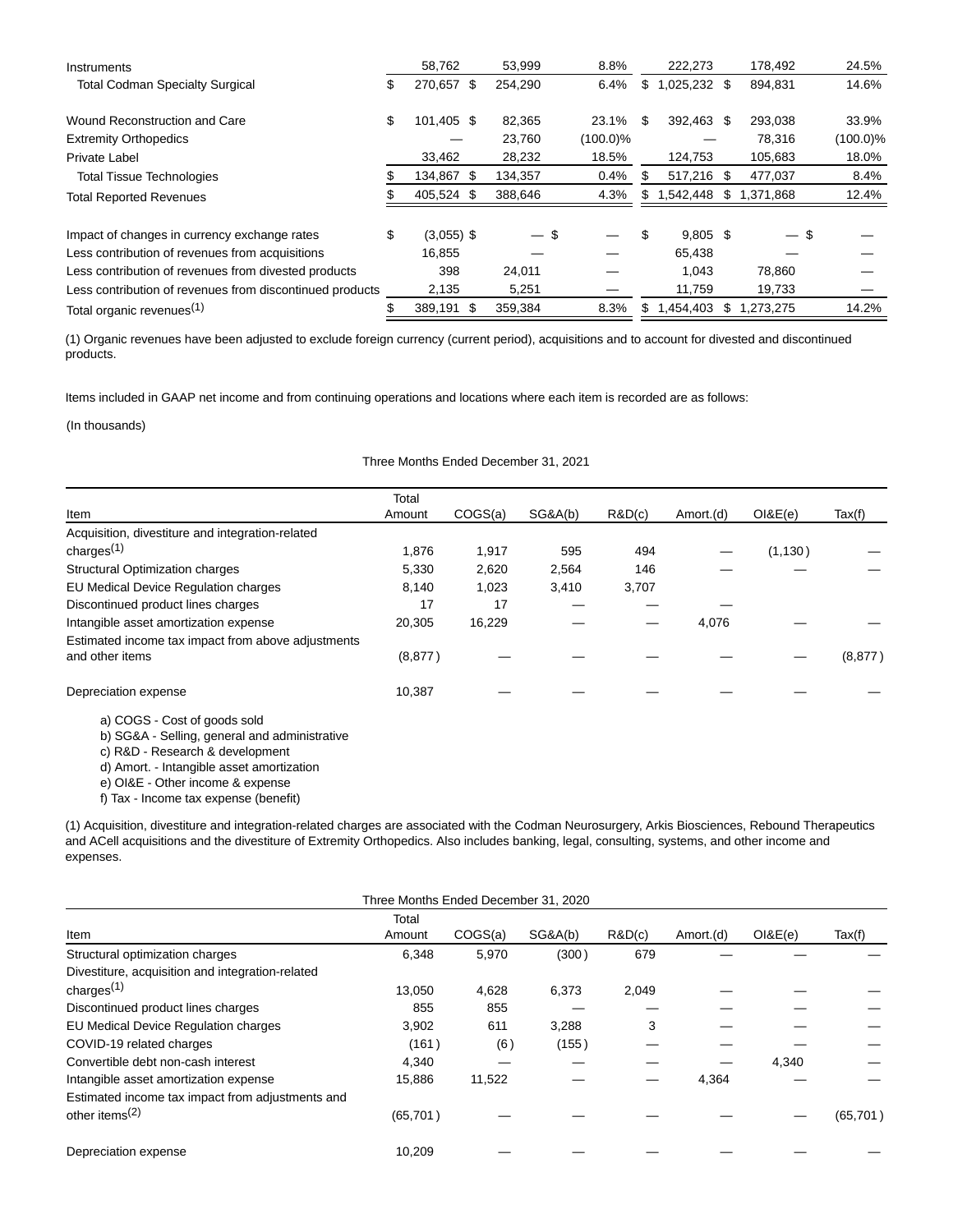(a) COGS - Cost of goods sold

(b) SG&A - Selling, general and administrative

(c) R&D - Research and development

(d) Amort. - Intangible asset amortization

(e) OI&E - Other income and expense

(f) Tax - Income tax expense

(1) Divestiture, acquisition and integration-related charges are associated with the Codman Neurosurgery, Arkis Biosciences, and Rebound Therapeutics acquisitions and the divestiture of Extremity Orthopedics and includes banking, legal, consulting, systems, and other expenses. (2) Estimated income tax impact includes a \$59.2 million one-time net tax benefit in the fourth quarter of 2020, attributable to an intra-entity transfer of certain intellectual property.

Items included in GAAP net income and location where each item is recorded are as follows:

### (In thousands)

|                                                                       |           |         | Twelve Months Ended December 31, 2021 |        |           |                |          |
|-----------------------------------------------------------------------|-----------|---------|---------------------------------------|--------|-----------|----------------|----------|
|                                                                       | Total     |         |                                       |        |           |                |          |
| Item                                                                  | Amount    | COGS(a) | SG&A(b)                               | R&D(c) | Amort.(d) | $O l$ &E $(e)$ | Tax(f)   |
| Acquisition, divestiture and integration-related                      |           |         |                                       |        |           |                |          |
| charges $(1)$                                                         | (11, 712) | 19,633  | 14,760                                | 1,303  |           | (47, 408)      |          |
| <b>Structural Optimization charges</b>                                | 20,385    | 8,770   | 7,755                                 | 3,860  |           |                |          |
| EU Medical Device Regulation charges                                  | 24.375    | 3,553   | 8,498                                 | 12,324 |           |                |          |
| Discontinued product lines charges                                    | 377       | 377     |                                       |        |           |                |          |
| Intangible asset amortization expense                                 | 83.439    | 66,525  |                                       |        | 16.914    |                |          |
| Estimated income tax impact from above adjustments<br>and other items | (14,226)  |         |                                       |        |           |                | (14,226) |
| Depreciation expense                                                  | 39.151    |         |                                       |        |           |                |          |

(a) COGS - Cost of goods sold

(b) SG&A - Selling, general and administrative

(c) R&D - Research and development

(d) Amort. - Intangible asset amortization

(e) OI&E - Interest (income) expense, net and other (income), net

(f) Tax - Income tax expense

(1) Acquisition, divestiture and integration-related charges are associated with the Codman Neurosurgery, Arkis Biosciences, Rebound Therapeutics and ACell acquisitions and the divestiture of Extremity Orthopedics and includes banking, legal, consulting, systems, and other income and expenses. The Company completed the sales of its Extremity Orthopedics business and recognized a gain of \$41.8 million for the twelve months ended December 31, 2021 which was partially offset by other acquisition, divestiture and integration-related charges.

## Twelve Months Ended December 31, 2020

|                                                                                             | Total     |         |         |        |           |         |           |
|---------------------------------------------------------------------------------------------|-----------|---------|---------|--------|-----------|---------|-----------|
| Item                                                                                        | Amount    | COGS(a) | SG&A(b) | R&D(c) | Amort.(d) | O(BE(e) | Tax(f)    |
| Structural optimization charges                                                             | 15,363    | 8,330   | 6,177   | 856    |           |         |           |
| Divestiture, acquisition and integration-related                                            |           |         |         |        |           |         |           |
| charges <sup>(1)</sup>                                                                      | 32,906    | 13,876  | 16,726  | 2,304  |           |         |           |
| Discontinued product lines charges                                                          | 6,342     | 6,342   |         |        |           |         |           |
| EU Medical Device Regulation charges                                                        | 9,372     | 2,241   | 7,128   | 3      |           |         |           |
| COVID-19 related charges                                                                    | 3,482     | 3,768   | (286)   |        |           |         |           |
| Convertible debt non-cash interest                                                          | 15,415    |         |         |        |           | 15,415  |           |
| Expenses related to debt refinancing                                                        | 6,168     |         |         |        |           | 6,168   |           |
| Intangible asset amortization expense                                                       | 74,505    | 46,748  |         |        | 27,757    |         |           |
| Estimated income tax impact from adjustments and<br>other items <sup><math>(2)</math></sup> | (88, 779) |         |         |        |           |         | (88, 779) |
| Depreciation expense                                                                        | 41,136    |         |         |        |           |         |           |

(a) COGS - Cost of goods sold

(b) SG&A - Selling, general and administrative

(c) R&D - Research and development

(d) Amort. - Intangible asset amortization

(e) OI&E - Interest (income) expense, net and other (income), net

(f) Tax - Income tax expense

(1) Divestiture, acquisition and integration-related charges are associated with the Codman Neurosurgery, Arkis Biosciences, Rebound Therapeutics acquisitions and the divestiture of Extremities Orthopedics. Also includes banking, legal, consulting, systems, and other expenses.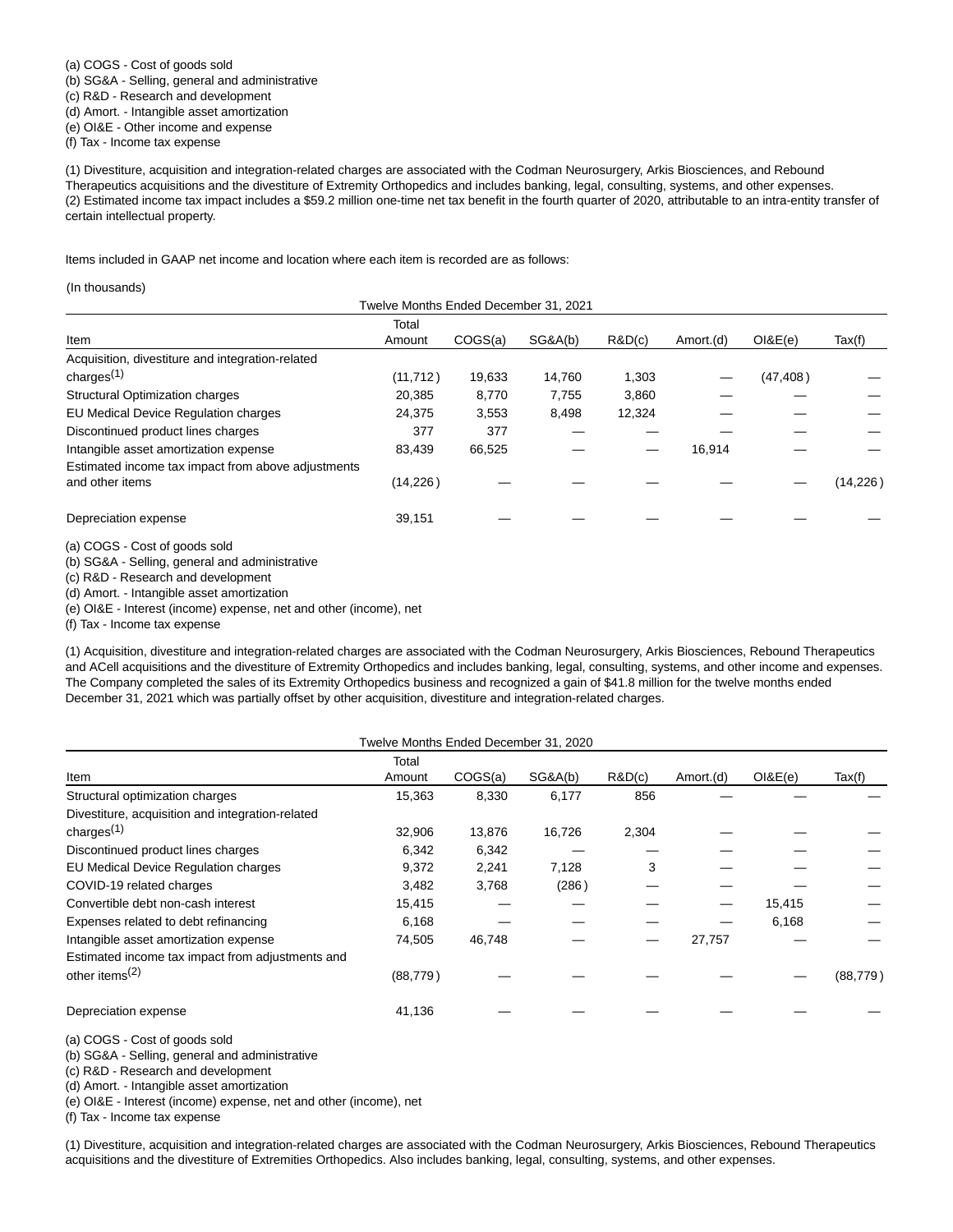(2) Estimated income tax impact includes a \$59.2 million one-time net tax benefit in the fourth quarter of 2020, attributable to an intra-entity transfer of certain intellectual property.

## INTEGRA LIFESCIENCES HOLDINGS CORPORATION

## RECONCILIATION OF NON-GAAP ADJUSTMENTS - GAAP NET INCOME FROM CONTINUING OPERATIONS TO ADJUSTED EBITDA (UNAUDITED)

## (In thousands)

|                                                              | <b>Three Months Ended</b><br>December 31, |    |           | <b>Twelve Months Ended</b><br>December 31, |           |    |           |
|--------------------------------------------------------------|-------------------------------------------|----|-----------|--------------------------------------------|-----------|----|-----------|
|                                                              | 2021                                      |    | 2020      |                                            | 2021      |    | 2020      |
| GAAP net income                                              | 45,384                                    | \$ | 92,744    | \$                                         | 169,075   |    | 133,892   |
| Non-GAAP adjustments:                                        |                                           |    |           |                                            |           |    |           |
| Depreciation and intangible asset amortization expense       | 30,693                                    |    | 26,095    |                                            | 122,590   |    | 115,641   |
| Other (income), net                                          | (3, 120)                                  |    | (1, 449)  |                                            | (13,697)  |    | (4, 434)  |
| Interest expense, net                                        | 10,686                                    |    | 10,838    |                                            | 43,658    |    | 40,701    |
| Income tax expense (benefit) <sup>(1)</sup>                  | 6,403                                     |    | (53, 828) |                                            | 45,602    |    | (40, 372) |
| Structural optimization charges                              | 5,330                                     |    | 6,348     |                                            | 20,385    |    | 15,363    |
| EU Medical Device Regulation charges                         | 8,140                                     |    | 3,902     |                                            | 24,375    |    | 9,372     |
| COVID-19 related charges                                     |                                           |    | (161)     |                                            |           |    | 3,482     |
| Convertible debt non-cash interest                           |                                           |    | 4,340     |                                            |           |    | 15,415    |
| Expenses related to debt refinancing                         |                                           |    |           |                                            |           |    | 6,168     |
| Discontinued product lines charges                           | 17                                        |    | 855       |                                            | 377       |    | 6,342     |
| Divestiture, acquisition and integration-related charges (2) | 1,876                                     |    | 13,050    |                                            | (11, 712) |    | 32,906    |
| Total of non-GAAP adjustments                                | 60,025                                    |    | 9,990     |                                            | 231,578   |    | 200,584   |
| <b>Adjusted EBITDA</b>                                       | \$<br>105,409                             | \$ | 102,734   | \$                                         | 400,653   | \$ | 334,476   |

(1) Estimated income tax impact includes a \$59.2 million one-time net tax benefit in the fourth quarter of 2020, attributable to an intra-entity transfer of certain intellectual property.

(2) Divestiture, acquisition and integration-related charges are associated with ACell, Codman Neurosurgery, Arkis Biosciences, Rebound Therapeutics acquisitions and the divestiture of Extremities Orthopedics. Also includes banking, legal, consulting, systems, and other expenses.

## INTEGRA LIFESCIENCES HOLDINGS CORPORATION

# RECONCILIATION OF NON-GAAP ADJUSTMENTS - GAAP NET INCOME FROM CONTINUING OPERATIONS TO MEASURES OF ADJUSTED NET INCOME AND ADJUSTED EARNINGS PER SHARE

(UNAUDITED)

## (In thousands, except per share amounts)

|                                                                                |     | <b>Three Months Ended</b> |    |           | <b>Twelve Months Ended</b> |           |    |           |  |
|--------------------------------------------------------------------------------|-----|---------------------------|----|-----------|----------------------------|-----------|----|-----------|--|
|                                                                                |     | December 31,              |    |           | December 31.               |           |    |           |  |
|                                                                                |     | 2021                      |    | 2020      |                            | 2021      |    | 2020      |  |
| GAAP net income                                                                | \$  | 45,384                    | \$ | 92,744    | \$.                        | 169,075   | S  | 133,892   |  |
| Non-GAAP adjustments:                                                          |     |                           |    |           |                            |           |    |           |  |
| Structural optimization charges                                                |     | 5,330                     |    | 6,348     |                            | 20,385    |    | 15,363    |  |
| Divestiture, acquisition and integration-related charges <sup>(1)</sup>        |     | 1,876                     |    | 13,050    |                            | (11, 712) |    | 32,906    |  |
| Discontinued product lines charges                                             |     | 17                        |    | 855       |                            | 377       |    | 6,342     |  |
| EU Medical Device Regulation charges                                           |     | 8,140                     |    | 3,902     |                            | 24,375    |    | 9,372     |  |
| COVID-19 related charges                                                       |     |                           |    | (161)     |                            |           |    | 3,482     |  |
| Convertible debt non-cash interest                                             |     |                           |    | 4,340     |                            |           |    | 15,415    |  |
| Expenses related to debt refinancing                                           |     |                           |    |           |                            |           |    | 6,168     |  |
| Intangible asset amortization expense                                          |     | 20,305                    |    | 15,886    |                            | 83,439    |    | 74,505    |  |
| Estimated income tax impact from adjustments and other items <sup>(2)</sup>    |     | (8, 877)                  |    | (65, 701) |                            | (14,226)  |    | (88, 779) |  |
| Total of non-GAAP adjustments                                                  |     | 26,791                    |    | (21, 481) |                            | 102,638   |    | 74,774    |  |
| Adjusted net income                                                            | \$. | 72,175                    | \$ | 71,263    | S.                         | 271,713   | \$ | 208,666   |  |
| Adjusted diluted net income per share                                          | \$. | 0.84                      | \$ | 0.84      | S                          | 3.18      | \$ | 2.45      |  |
| Weighted average common shares outstanding for diluted net<br>income per share |     | 85,780                    |    | 84,929    |                            | 85,485    |    | 85,228    |  |

(1) Divestiture, acquisition and integration-related charges are associated with the Codman Neurosurgery, Arkis Biosciences, Rebound Therapeutics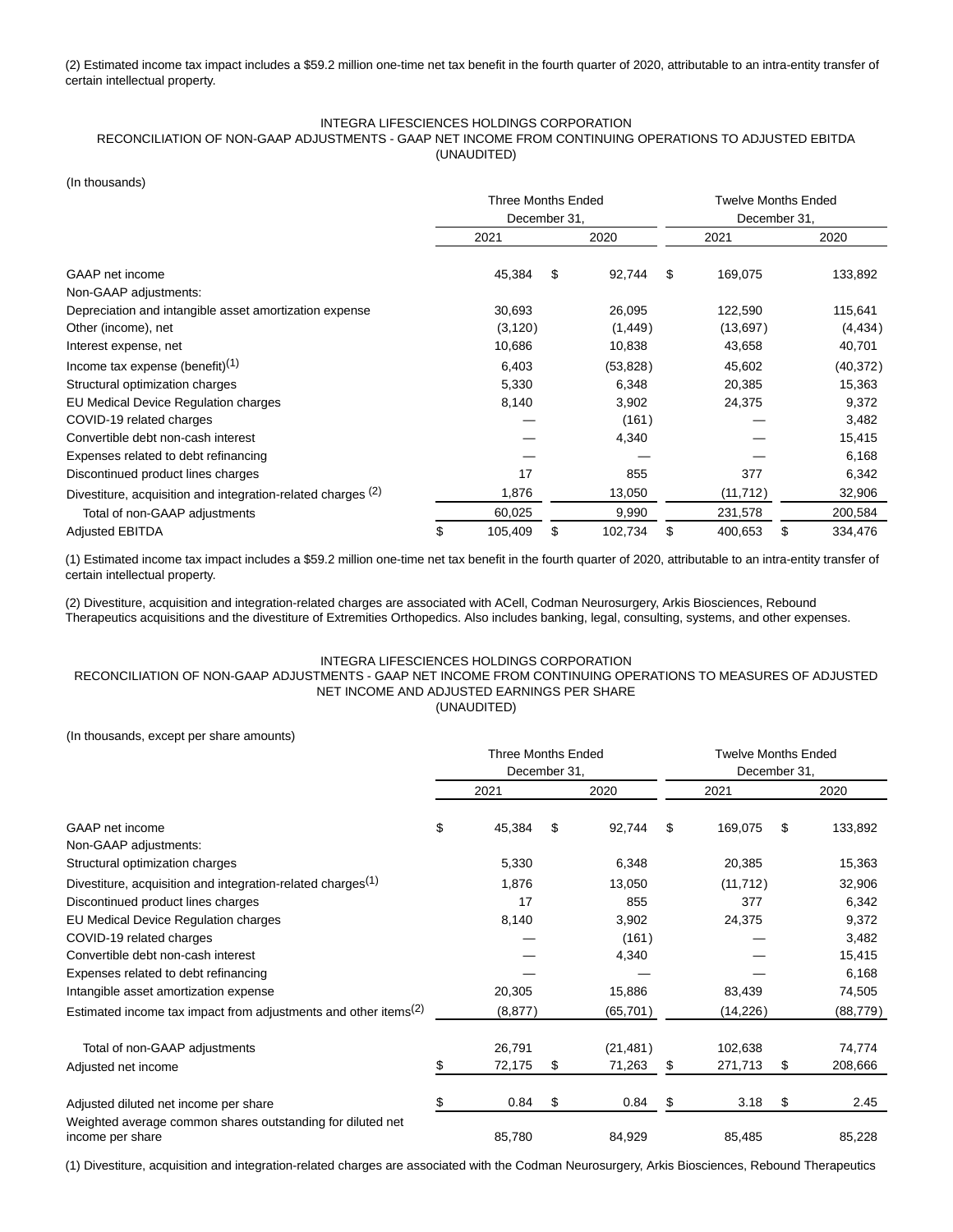acquisitions and the divestiture of Extremities Orthopedics. Also includes banking, legal, consulting, systems, and other expenses.

(2) Estimated income tax impact includes a \$59.2 million one-time net tax benefit in the fourth quarter of 2020, attributable to an intra-entity transfer of certain intellectual property.

### INTEGRA LIFESCIENCES HOLDINGS CORPORATION CONDENSED BALANCE SHEET DATA (UNAUDITED)

(In thousands)

|                                                              | December 31. | December 31,<br>2020 |    |           |
|--------------------------------------------------------------|--------------|----------------------|----|-----------|
| Cash and cash equivalents                                    | \$           | 513.448              | \$ | 470,166   |
| Accounts receivable, net                                     |              | 231,831              |    | 225,532   |
| Inventory, net                                               |              | 317,386              |    | 310,117   |
| Current and long-term borrowing under senior credit facility |              | 869,257              |    | 967,137   |
| Borrowings under securitization facility                     |              | 112,500              |    | 112,500   |
| Long-term convertible securities                             |              | 564,426              |    | 474,834   |
| Stockholders' equity                                         |              | 1.684.804            |    | 1,514,867 |

## INTEGRA LIFESCIENCES HOLDINGS CORPORATION CONDENSED STATEMENT OF CASH FLOWS (UNAUDITED)

|                                                              | Twelve Months Ending December 31, |          |
|--------------------------------------------------------------|-----------------------------------|----------|
|                                                              | 2021                              | 2020     |
| Net cash provided by operating activities                    | 312.427                           | 203,832  |
| Net cash used in investing activities                        | (161, 443)                        | (68,073) |
| Net cash provided (used in) by financing activities          | (98, 226)                         | 121,625  |
| Effect of exchange rate changes on cash and cash equivalents | (9, 476)                          | 13,871   |
|                                                              |                                   |          |
| Net increase (decrease) in cash and cash equivalents         | 43.282                            | 271,255  |

## RECONCILIATION OF NON-GAAP ADJUSTMENTS - GAAP OPERATING CASH FLOW TO MEASURES OF ADJUSTED FREE CASH FLOW AND ADJUSTED FREE CASH FLOW CONVERSION (UNAUDITED)

(In thousands)

|                                                | Three Months Ended December 31, |           |    |          |  |  |  |  |
|------------------------------------------------|---------------------------------|-----------|----|----------|--|--|--|--|
|                                                |                                 | 2021      |    | 2020     |  |  |  |  |
| GAAP Net cash provided by operating activities | c<br>Φ                          | 69,273    | \$ | 80,262   |  |  |  |  |
| Purchases of property and equipment            |                                 | (27, 427) |    | (8, 428) |  |  |  |  |
| Adj. Free Cash Flow                            | c                               | 41.846    | \$ | 71,834   |  |  |  |  |
| Adjusted net income (1)                        |                                 | 72.175    |    | 71,263   |  |  |  |  |
| Adjusted Free Cash Flow Conversion             |                                 | 58.0%     |    | 100.8%   |  |  |  |  |

|                                                | Twelve Months Ending December 31, |           |      |           |
|------------------------------------------------|-----------------------------------|-----------|------|-----------|
|                                                | 2021                              |           | 2020 |           |
| GAAP Net cash provided by operating activities |                                   | 312.427   | \$   | 203,834   |
| Purchases of property and equipment            |                                   | (48, 022) |      | (38, 890) |
| Adj. Free Cash Flow                            |                                   | 264.405   | \$   | 164,944   |
| Adjusted net income (1)                        |                                   | 271.712   |      | 208.666   |
| Adjusted Free Cash Flow Conversion             |                                   | 97.3%     |      | 79.0%     |